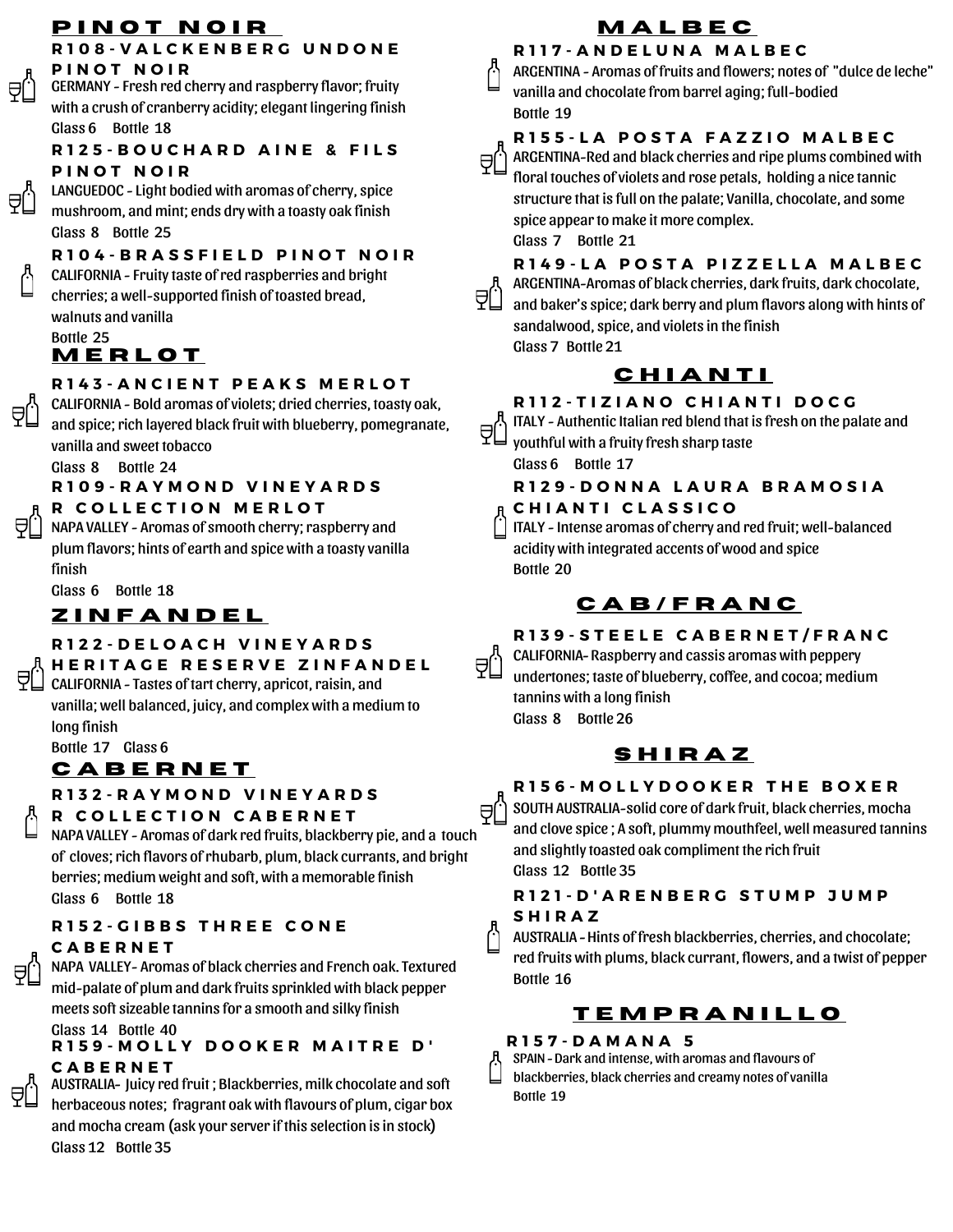# **R E D B L E N D S**

⊖l.

#### **R 1 5 0 - C H A R L E S & C H A R L E S** ₹Ü **C A B E R N E T S A U V I G N O N B L E N D** WASHINGTON - Aromas of black cherry, blackberry, vanilla, & cocoa; earthy savory notes of tobacco and herbs. Bottle 18 (Cab Sauv & Syrah) **R 1 4 6 - L A P I S L U N A R E D B L E N D** CALIFORNIA - Ripe, red fruits to dark and brooding notes; Layers of crushed blackberries underlined with spice. Glass 6 Bottle 18 (Merlot,Cab Sauv, & Syrah) **R 1 1 9 - E R R A Z U R I Z M A X R E S E R V A** ₹Ü **C A R M E N E R E** CHILE - Aromas of paprika; notes of figs and black olives, followed by notes of coffee and dark chocolate Bottle 24 (Carmenere & Syrah) **R 1 3 8 - R E V E L R Y R E D B L E N D** WASHINGTON - All five Bordeaux varieties are represented in this wine that leads with light aromas of raspberry and sweet  $\ominus$ blue fruit flavors. Glass 8 Bottle 24 (Cab Sauv, Merlot, Cab Franc & Malbec) **R 1 4 7 - N E Y E R S L E F T B A N K R E D** NAPA VALLEY - Robust in cedar, dried herb, peppercorn aromas, and hints of flavor; extracted layers of grippy texture are highlighted in blueberry and dark chocolate. Bottle 44 (Cab Sauv & Merlot) **R 1 0 3 - C A R P I N E T O " D O G A J O L O " S U P E R T U S C A N** ITALY - Very fruity and intense; notes of cherry, coffee, and vanilla;  $\Box$ full and soft; complex and well developed Bottle 19 ( Sangiovese & Cab variety blend) **R 1 0 1 - G U I G A L C O T E S D U R H O N E** a(.) **R O U G E** RHONE - Red berries-z full, round and racy; rich and intensely aromatic; full bodied with a long finish Bottle 24 (Syrah, Grenache & Mourvedre) **R 1 5 4 - S I N I S T E R H A N D** YAKIMA VALLEY *-* A Grenache heavy blend erupting with aromas of bright raspberry and herbal tea while the Mourvèdre brings a savory note to the nose: a plush and textural palate with the perfect tannins, acidity, and a bright, fruity finish Bottle 30 Glass 10 (Syrah, Grenacheg & Mourvedre & Cinsaut) al.l **S A N G R I A**

### **W H I T E S A N G R I A**

Three of our favorite white wines blended together served over seasonal fruits

Glass 8 24 ounces 30

## **R E D S A N G R I A**

Sangria and Tempranillo wine served over seasonal fruit Glass 7 24 ounces 26

# **R O S É S A N G R I A**

A blend of a sweet and dry Rose' over seasonal fruit

Glass 7 24 ounces 26

# **S E M I - S W E E T A N D S W E E T R E D**

R124-VALCKENBERG DORNFELDER

GERMANY - Semi sweet wine with hints of smoked nuts, vanilla, and black currants; medium bodied with a cherry aroma Glass 6 Bottle 18

## **S 3 1 1 - M U S I C B O X M A T I N E E R E D**

MICHIGAN *-* Semi sweet with hints of warm strawberry jam, with flavors of blackberry jam and a hint of cranberry

on the finish Bottle 18

**S 3 0 0 - Q U I N T A D O N O V A L B L A C K**

#### **P O R T**

PORTUGAL *-* A new age Port with rich bold berry flavor. smoke, and orange liqueur

Glass 9 Bottle 28

**S 3 0 1 - C O C O A D I V I N E**

#### **C H O C O L A T E W I N E**

FLORIDA - An intoxicating blend of cocoa, vanilla, caramel, and wine

Glass 5 Bottle 16

#### **S 3 3 1 - R O B E R T S O N S W E E T R E D**

SOUTH AFRICA-Fruity with smooth sweet cherry and ripe berry flavours

Glass 5 Bottle 16

# **R O S É**

#### **R S 5 0 1 - P A M P L U N E G R A P E F R U I T R O S É**

FRANCE *-* This superrefreshing well balanced rosé has flavors of grapefruit and peach; sweet start with a dry finish Bottle 15

## RS503-CHATEAU L'ERMITAGE ROSÉ

FRANCE*-* Pale colored; with hints of smallred fruits and sweet citrus fruits; crisp and fresh mouth with a good balance between alcohol and acidity; a finish with sweet hints. Glass 7 Bottle 19

## **R S 5 0 5 - R O B E R T S O N S W E E T R O S É**

SOUTH AFRICA - Deep coral color; naturally sweet, made of its very own unique blend to showcase fruity and fresh floral flavors; a wine packed with natural sweet flavors

Glass 5 Bottle 16

#### **R S 5 0 6 - M U R R I E T A ' S W E L L D R Y R O S É**

CALIFORNIA- Aromas of wild strawberries, gardenias and white nectarine; bright acidity and flavors of fresh stone fruit and berries on the palate

Glass 11 Bottle 32

## **R S 5 1 2 - M I D D L E E A R T H R O S É**

NEW ZEALAND -100% Pinot Meunière with a taste or pomegranate and citrus; light to medium body; residual sugars bring out a fruity finish

Glass 7 Bottle 21

## **S P 6 0 4 - M A R R U G A T B R U T S P A R K L I N G R O S É**

SPAIN - Nectarine and orange-rind aromas; tangy with a soda-

like mouthfeel; tart apricot and orange flavors.

Bottle 17



A[.

≘l.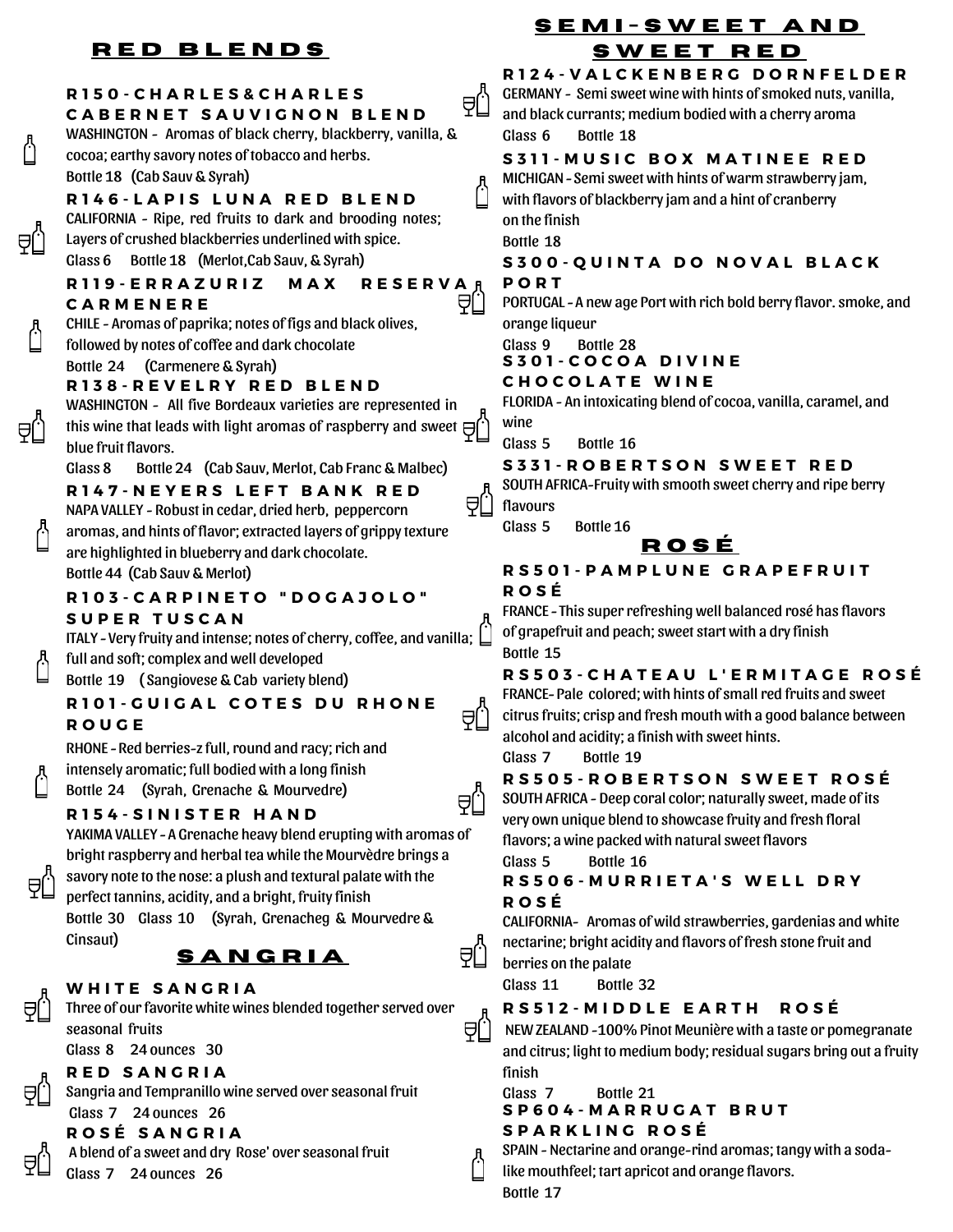# **M O S C A T O**

#### **S 3 1 6 - E N O T R I A M O S C A T O**

CALIFORNIA *-* Rich aromas of fresh peaches, freesia and lime zest; fruity flavors and a rich sweet mouth feel and great balanced acidity Glass 7 Bottle 20

#### **S 3 3 6 - C ' E R A U N A V O L T A I I**

#### **M O S C A T O**

IITALY-Flowery with scents of acacia, honey, hints of peach, apricot,

plum and citrus fruit

#### Glass 5 Bottle 15

#### **S 3 1 5 - F O R I S M O S C A T O**

OREGON*-*An abundance of white peach, asian pear, citrus blossom, and honeysuckle floral kick; intense aromas; an

explosion of flavor punctuated by a delicate effervescence Bottle 19

# **S 3 0 2 - S A L T O F T H E E A R T H**

#### **F L O R E D E M O S C A T O**

CALIFORNIA - Intensely sweet, with flavors of pear, honeysuckle,

and apricot; great Moscato taste without the bubbles

#### Glass 5 Bottle 16

# **P U R P L E T O A D K E N T U C K Y**

**S 3 2 0 - K I L L E R B E E ' S**  $^{\circ}$  **ASK FOR ADDITIONAL FLAVORS** 

Blend of Blackberry, Paducah Blue and Blueberry

#### Glass 7 Bottle 20

**S 3 1 4 - A L L E N ' S B L U E B E R R Y** Semi sweet Blueberry wine

## Glass 7 Bottle 20 **S 3 6 0 - S T R A W B E R R Y J A L A P E N O**

Strawberries and jalapenos make this tasty wine

Glass 7 Bottle 20

### **S 3 0 5 - B L A C K A N D B R U I S E D**

Sweet blend of blackberry and Paducah blue

Glass 7 Bottle 20

### **S 3 1 0 - B L A C K P E A C H**

Sweet blend of blackberry and peach

Glass 7 Bottle 20 **S 3 2 2 - A N G E L A ' S B L A C K C H E R R Y**

Sweet taste of pure Black Cherry

Glass 7 Bottle 20

### **S 3 5 6 - C O T T O N C A N D Y**

Taste of sweet cotton Candy

Glass 7 Bottle 19

### **I N D I A N A - B R O W N C O U N T Y**

**S 3 0 3 - B L A C K B E R R Y** Sweet and tart made with 100% blackberries Glass 5 Bottle 17 **S 3 0 4 - V I S T A R E D W I N E** Semi-sweet made with 100% concord grapes Glass 5 Bottle 16 **H E R I T A G E**

**S 3 5 5 - H E R I T A G E R O S E** INDIANA-Sweet rose colored wine.; Made with 日 steuben grapes Glass 6 Bottle 17

# **C H A R D O N N A Y**

#### **W 7 1 1 - L O C K W O O D C H A R D O N N A Y**

CALIFORNIA *-* Aromas of green apple and citrus with vibrant mineral notes; flavors of honeysuckle and passion fruit, ending with a hint  $\sqcup$  of lemon; creamy texture that leads to a long finish Bottle 20

#### **W 7 2 6 - A V I A R Y C H A R D O N N A Y**

NAPA-Bright straw laced with honey; aromas of tropical fruit, vanilla, banana, and apricot; the texture is round, lovely, and  $\Xi$  smooth

Glass 8 Bottle 24

#### **W 7 3 0 - W E N T E V I N E Y A R D S C H A R D O N N A Y**

CALIFORNIA- Crisp, lean flavors of melon, grapefruit, green apple and pear, balanced by subtle hints of oak and vanilla; lingering minerality Θſ and balanced acidity.

Glass 8 Bottle 22

#### **W716-STEELE CUVEE CHARDONNAY** CALIFORNIA *-* Apple, pear, citrus, and just a hint of oak

 $\overline{\Xi}$  Class 8 Bottle 24

#### **W 7 0 4 - H A P P Y C A M P E R**

#### **C H A R D O N N A Y**

CALIFORNIA - Crisp apple and pear with fresh fruit aromas Bottle 15

# **P I N O T G R I G I O**

#### **W 7 1 9 - P O N Z I V I N E Y A R D S P I N O T**

#### **G R I S**

≘l.,

₹Û

OREGON-Scents of honeycomb, jasmine, daphne, lemongrass,

white peppercorn and lime zest-Acidity with a touch of sweetness and a slight phenolic tension in the finish

#### Bottle 24 **W 7 0 1 - D I P I N T I P I N O T G R I G I O**

ITALY *-* Scents of flowers and spice; taste of almond, tangerine and apricot fruits; balanced with a crisp citrus finish

Glass 6 Bottle 16

#### **W 7 0 9 - A T T E M S P I N O T G R I G I O**

ITALY - Luminous; crisp citrus scents that alternate with ripe peach and mango notes; spring flowers, spiced vanilla, and white tea finish

Glass 9 Bottle 27

# **R E I S L I N G S**

W714-WILLIAMSBURG GOVERNOR'S

#### **W H I T E R I E S L I N G**

 $\forall$  VIRGINIA - Tropical fruits, pineapple, passion, and star fruit, followed by blueberry, strawberry, plum, and a touch of lemon; amid the fruit layers is a very soft honey and vanilla

#### Glass 6 Bottle 17 **W 7 1 0 - K I O N A W H I T E R I E S L I N G**

WASHINGTON - Well developed bright fruit characteristics

and pronounced minerality

Bottle 17

#### **W 7 2 2 - D A C H S H U N D W H I T E**

**R I E S L I N G**

GERMANY *-* Full flavored; pear and citrus fruit aromas; fresh and fruity; sweet. balanced,crisp acidity and a long- lasting finish. Bottle 18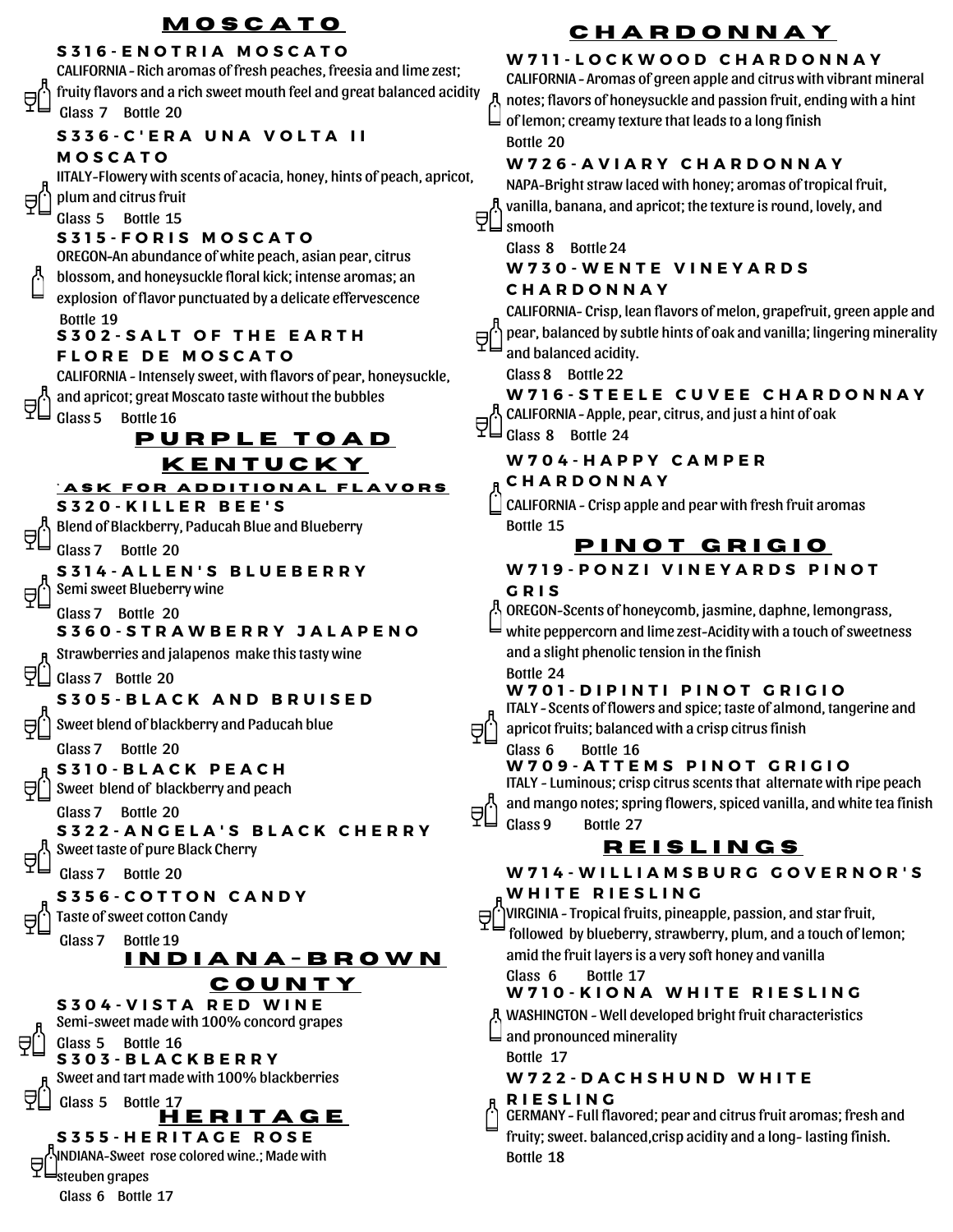### **W 7 2 5 - B R A S S F I E L D S A U V I G N O N S A U V I G N O N A N D B O R D E A U X B L A N C**

#### **B L A N C**

⊖l.

⊖ſ

CALIFORNIA*-* Light-bodied wine with a veggie quality along with very crisp acidity: light earthy white-pepper accents to add spice. Glass 8 Bottle 23

#### **W 7 3 1 - L A P I S L U N A S A U V I G N O N B L A N C**

CALIFORNIA-White peach, elegant tropical fruits and fresh florals smells; racing acidity that balances ripe citrus and stone fruit flavors, finishing with great length and style.

#### Glass 6 Bottle 18

**W 7 0 5 - K O N O S A U V I G N O N B L A N C**

NEW ZEALAND-Flavors of tropical fruits, zesty acidity, and an

underlying minerality; just a hint of sweetness; juicy, crisp, and fresh; a long and dry persistent finish

**W 7 2 7 - C H A T E A U X L A F R E Y N E L L E B O R D E A U X B L A N C** Bottle 19

FRANCE - Spice, ripe white fruits, and acidity all come into play; white peach, citrus fruits, and beeswax aromas; smooth buttery finish.

Glass 7 Bottle 19

# **S P A R K L I N G**

#### **S P 6 0 2 - V I L L A R O S A**

#### **M O S C A T O D ' A S T I D O C G**

ITALY - Wine with a persistent sparkle, fine bubbles, and creamy

foam; apple aromas perfectly balanced with acidity and sweetness; white stone fruits linger on the palate Bottle 17

#### S326-VILLA JOLANDA SPARKLING **M O S C A T O & S T R A W B E R R Y**

ITALY - Brilliant intense color; fragrance of wine and strawberry; aromatic,delicate and sweet strawberry flavor

Bottle 15

## **S P 6 0 0 - J C B B R U T # 2 1 C H A M P A G N E**

FRANCE - A well balanced blend of Pinot Noir and Chardonnay,

with aromas of grapefruit, honey and brioche notes; offering flavors ofwhite stone fruits, peaches, and pears Bottle 25

### **S P 6 0 3 - B U E N A V I S T A " L A**

#### **V I C T O I R E " B R U T C H A M P A G N E**

FRANCE *-* Bright golden color, with a persistent string of

bubbles; a complex bouquet reveals a range of aromas; lime, blossoms, hints of toasted bread, and honey; rich, but well balanced

Bottle 64

### **S P 6 0 1 - T O M M A S I P R O S E C C O**

ITALY - Straw yellow and bright with a lively foam; clean and spicy

with hints of acacia and wisteria flowers; pleasantly intense, easy t o drink, with a light almond aftertaste

Bottle 23

# **S P 6 1 0 - B A L A N P R O S E C C O**

**M I L L E S S I M A T O B R U T G O L D**

ITALY - Floral scent of acacia blossoms and wisteria, with notes of honey and banana; strong acidity, fresh with velvety silky bubbles Bottle 25

#### **B O T T L E O N L Y E 8 0 1 - M O L L Y D O O K E R PRESENTS CARNIVAL OF LOVE**

AUSTRALIA-Bold with raspberry and cassis; hints of butterscotch., red fruits are rich with layers of toffee and coconut; darker plummy fruit; mocha and spice **Bottle 90 (SHIRAZ)**

# **R 1 4 5 - S P R I N G V A L L E Y D E R B Y**

WASHINGTON -Intensity and flavors of ripe summer fruit; silky tannins and a very long finish.

### **Bottle 70 (CABERNET)**

## **R 1 4 0 - L E C U Y E R P O M E R O L**

FRANCE -Fruity, rich, and powerful wine; packed with generous and opulent Merlot fruit with a structure that is firm and concentrated

#### **BOTTLE 70 (MERLOT & CAB FRANC) W 7 2 8 - L V I J O H N L E G E N D**

NAPA- Fruit forward and balanced, delivering aromas of honeydew melon, toasted hazelnut and creme brûlée

#### **BOTTLE 65 (CHARDONNAY)**

#### **R 1 5 8 - M O L L Y D O O K E R B L U E E Y E ' D B O Y**

AUSTRALIA- Plum, strawberry and mocha; rich fruit, blueberries and molten chocolate, silky intense fruit with artfully applied American oak

#### **BOTTLE 65 (SHIRAZ) R 1 6 0 - M O L L Y D O O K E R G I G G L E**

**P O T** AUSTRALIA-Forest fruits and an abundance of elegant flavours; rich layers ofrhubarb and blackberry, with a cocoa and cinnamon finish

#### **BOTTLE 65 (CABERNET)**

#### **E 9 0 1 - 2 0 1 3 F R A N K F A M I L Y P A T R I A R C H**

NAPA - Deep ruby in color and one hundred percent Cabernet; with a bouquet of aromas, blackberry, black cherry, cedar, cloves, and a hint of cocoa; full bodied but friendly on the palate

## **Bottle 285 (CABERNET)**

#### **E 9 O O - 2 0 1 5 C O N T I N U U M B Y M O N D A V I**

NAPA - Aromas of cacao, black currant, cardamom, and wild herb; layers of black cherry, espresso, mountain minerals, and orange spice; lush dark core with an expressive finish

#### **Bottle 290 ( RED BORDEAUX BLEND) E 9 1 2 - 2 0 1 8 M O L L Y D O O K E R V E L V E T G L O V E**

AUSTRALIA- Deep purple color; fresh berries, plum, vanilla, licorice and hints of clove; intense chocolate layers, lush cherry and blackberry fruits ; a rich and opulent mouthfeel, WITH beautiful balance and finesse **Bottle 200 (SHIRAZ)**

## **E 9 O 7 - 2 0 1 3 C H A T E A U L A F L E U R**  $P$  **ETRUS POMEROL BORDEAUX**

BORDEAUX - In this ruby colored wine, floral, truffles, earth, spice, and black raspberries are in plain view; soft and silky on the palate; sensuous Pomerol characteris in this Bordeaux blend

## **Bottle 268 (RED BLEND)**

# **E 9 O 8 - 2 0 1 5 O R N E L L A I A**

TUSCANY - Fruity, ripe and fresh; emphasized by classic balsamic and spicy hints; it is rich, dense, and full bodied; the long finish concludes with firmness and finely spiced hints

## **Bottle 260 (SUPER TUSCAN)**